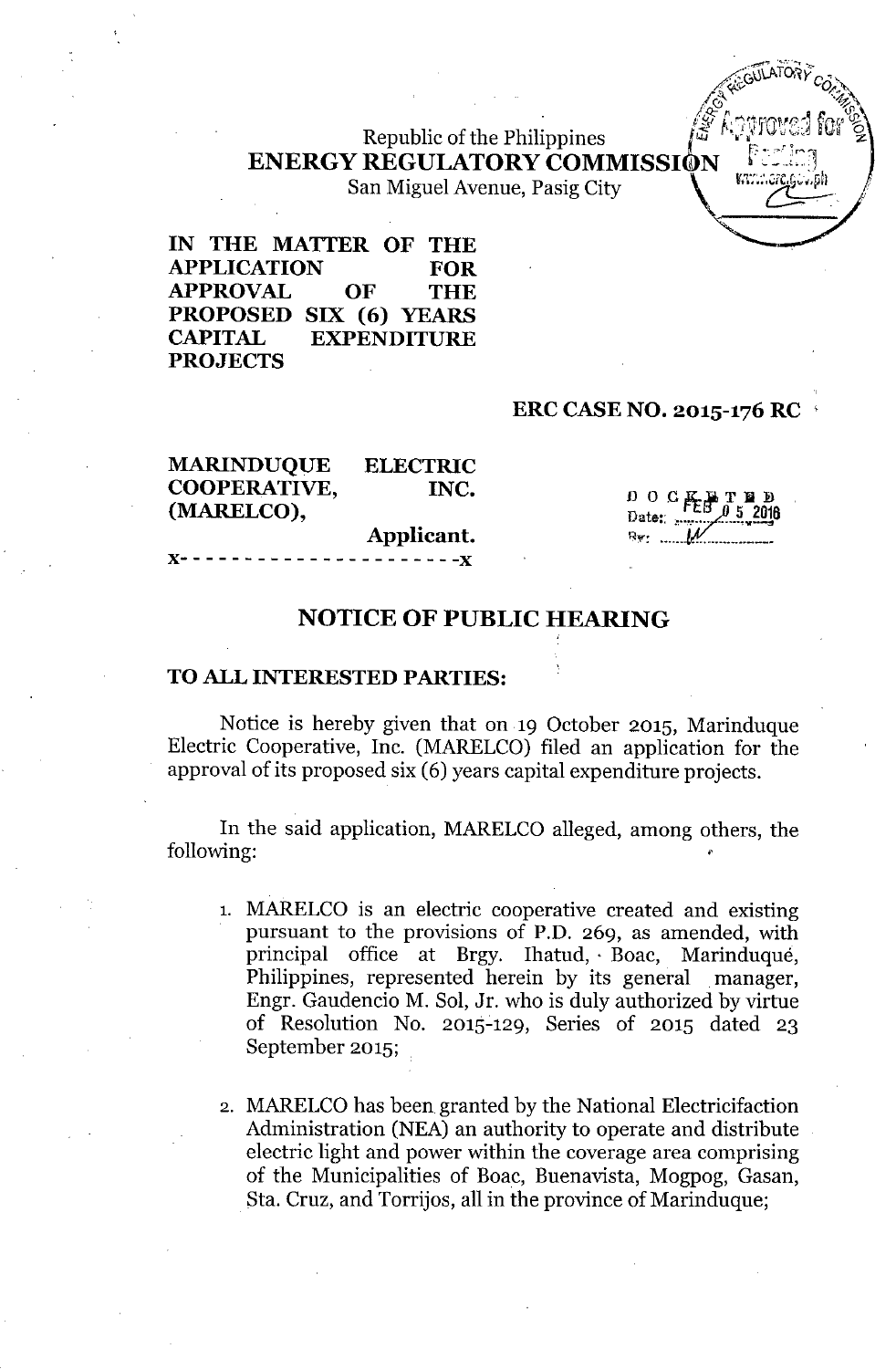# **ERC CASE NO. 2015-176 RC NOTICE OF PUBLIC HEARING/01 February 2016 Page20f7**

## **THE APPLICATION AND ITS PURPOSE**

- 3. This Application is filed in compliance with ERC Resolution No. 26 Series of 2009 (A Resolution Amending the Rules for Approval of Regulated Entities' Capital Expenditure Projects) and Section 43 of RA No. 9136, otherwise, known as the Electric Power Industry Reform Act of 2001 (EPIRA) and its Implementing Rules and Regulations, which categorically provides that all capital expenditure projects (CAPEX) shall be submitted to and for the approval of the Commission prior to its implementation, in relation to ERC Resolution No. 20, Series of 2011which sets the timelines for the filing of the instant application;
- 4. The aforecited amended rules were issued by the Commission to ensure that the projects are timely, appropriate, necessary and cost efficient; to ensure that the proposed capital projects are consistent with the Distribution Development Plan (DDP), the Philippine Grid Code (PGC), the Philippine Distribution Code (PDC), and other relevant government issuances; and to ensure that the procurement of equipment, materials and services are transparent, competitive and compliant with the applicable laws and regulation;

### **THE PROJECTS**

5. In accordance with the Amended CAPEX Rules, consistent with the Distribution Development Plan and the Philippine Distribution Code, MARELCO shall acquire, construct and implement the following six (6) years capital expenditure,the total approximate cost of which is PhP 158, 663, 566.31, as follows:

| <b>NETWORK PROJECTS:</b> |                  | COST (PhP)       |
|--------------------------|------------------|------------------|
| a. Safety                |                  | 36,380,169.37    |
| b. Power Quality         |                  | 17,525,800.23    |
| c. Capacity              |                  | 30,489,385.37    |
| d. System Loss           |                  | 29,927,993.19    |
| e. Buffer Stocks         |                  | 5,790,376.91     |
|                          | <b>Sub-Total</b> | 120, 113, 725.07 |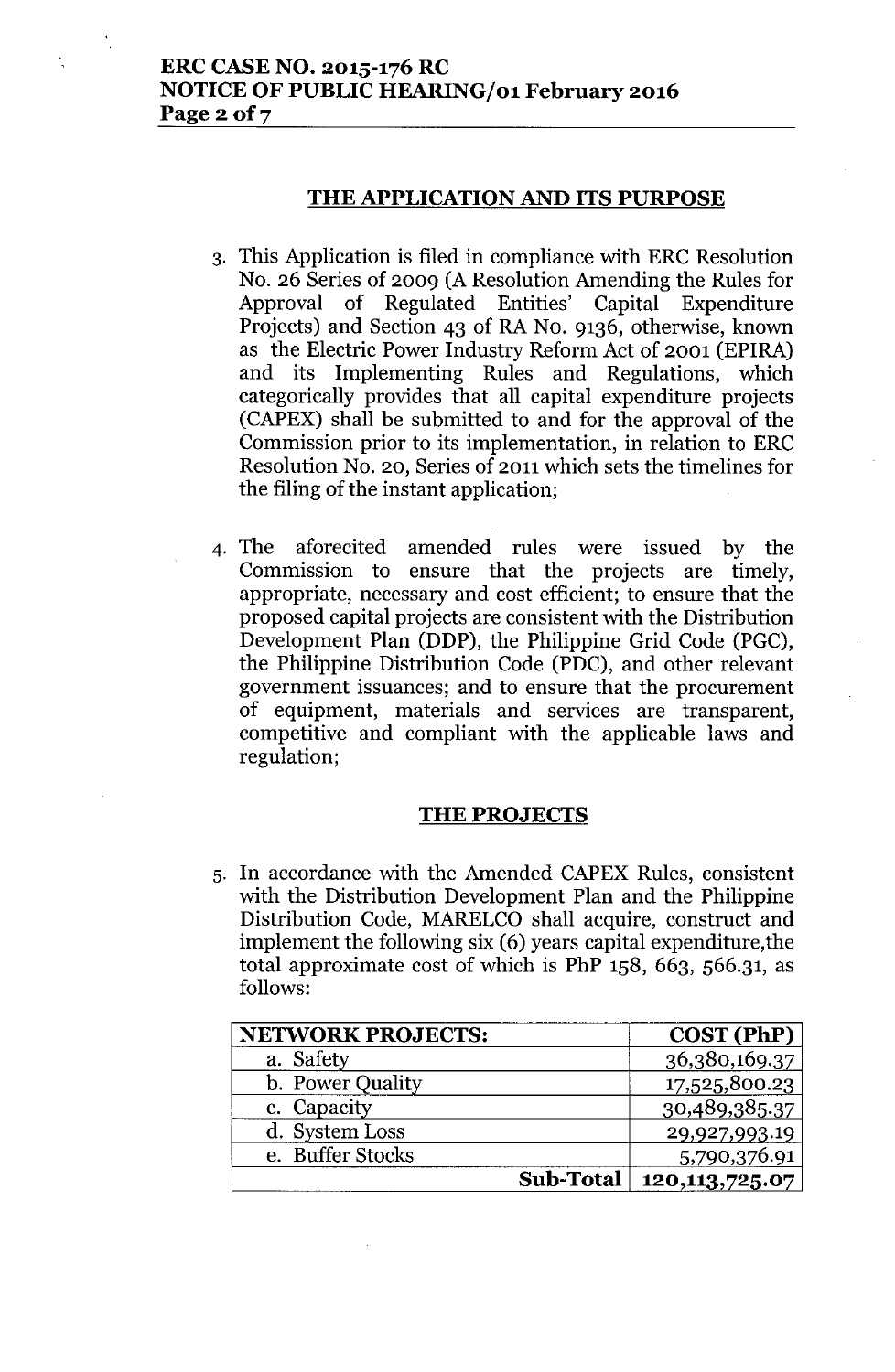| <b>NON-NETWORK PROJECTS</b>         |                |
|-------------------------------------|----------------|
| a. Building Structures & Equipment  | 10,402,497.50  |
| b. Office Furniture & Equipment     | 2,245,360.75   |
| c. Laboratory Equipment             | 4,674,447.65   |
| d. Information Technology Equipment | 9,268,982.69   |
| e. Tools, Shop, Safety & Garage     | 2,786,052.65   |
| Equipment                           |                |
| f. Transportation Equipment         | 9,172,500.00   |
| Sub-total                           | 38,549,841.24  |
| <b>GRAND TOTAL</b>                  | 158,663,566.31 |

# **5.1 Description** of the **Projects**

- 5.1.1 The Network CAPEX projects are intended to address the safety, power quality and reliability of the distribution system of the electric cooperative;
- 5.1.2 The other Network CAPEX projects are intended to respond to customer requirements in terms of additional distribution transformers, meters and service drop wires due to annual customer growth as forecasted, rural electrification projects and system loss reduction programs;
- 5.1.3 Non-network CAPEX projects will enhance its capability in responding to customer requests and concerns for better and efficient electric service. Non-network projects will include building structures, and improvement of existing facilities, acquisition of office furniture and equipment, meter laboratory equipment, information technology equipment, tools, shop, safety and garage equipment, and transportation equipment; and
- 5.1.4 MARELCO will also strive to have contingency projects and acquire materials and equipment buffer stock for emergency response for the repair and rehabilitation of damaged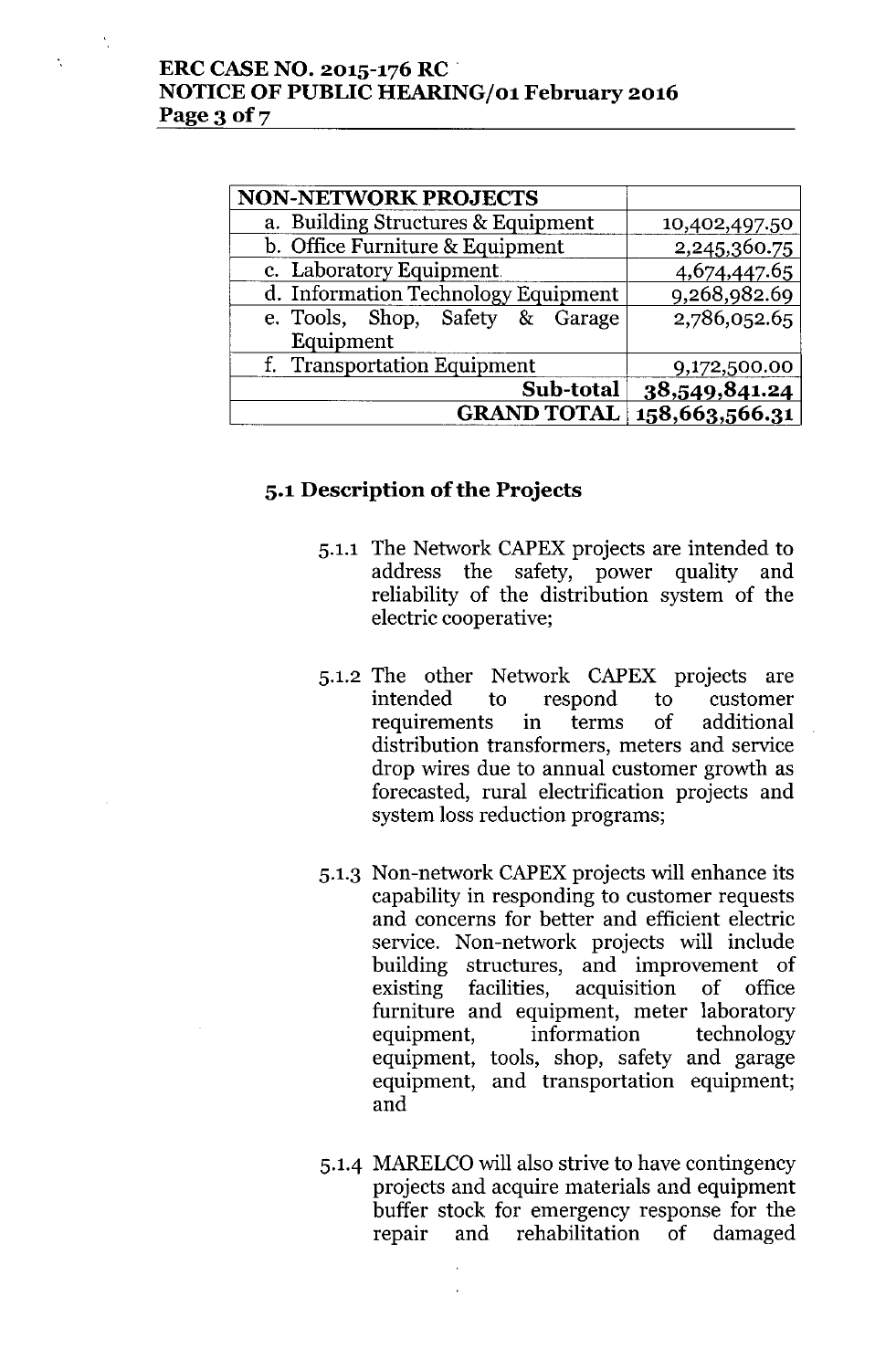# **ERC CASE NO. 2015-176 RC NOTICE OF PUBLIC HEARING/01 February 2016 Page40f7**

distribution lines and restoration of electric service soonest after the occurrence of force majeure and/or fortuitous event.

### **JUSTIFICATION OF THE CAPITAL PROJECTS**

- 6. The prevailing situation in the electric power industry, particularly, the supply of power necessitates the distribution utility to maximize the available power to serve its customers in a more equitable and efficient manner. This could be attained by MARELCO by improving and enhancing its capabilities through the appropriate asset-development and expansion in order to meet the growing demands;
- 7. The procurement of the aforementioned project is of great necessity in the schedules herein provided, in order to avoid the possibility of service decline which will be prejudicial to MARELCO's consumers;

### **SUPPORTING DOCUMENTS**

- 8. MARELCO attached and made integral part of the instant application the following documents:
	- a. Chapter 1- Executive Summary;
	- b. Chapter 2- Distribution Planning Process;
	- c. Chapter 3- Historical Date and Load Forecast;
	- d. Chapter 4- Analysis of Existing Distribution System;
	- e. Chapter 5- Proposed CAPEX Projects consisting of Network, Non-network and other CAPEX projects;
	- f. Chapter 6- Financial Analysis;
	- g. Chapter 7- Recommendation; and
	- h. Various Annexes to further support the application.

#### **PRE-FILING REQUIREMENTS**

- 9. MARELCO submitted the following in compliance with the pre-filing requirements of the Commission:
	- a. Board Resolution approving the preparation and filing of the six (6) year CAPEX projects application;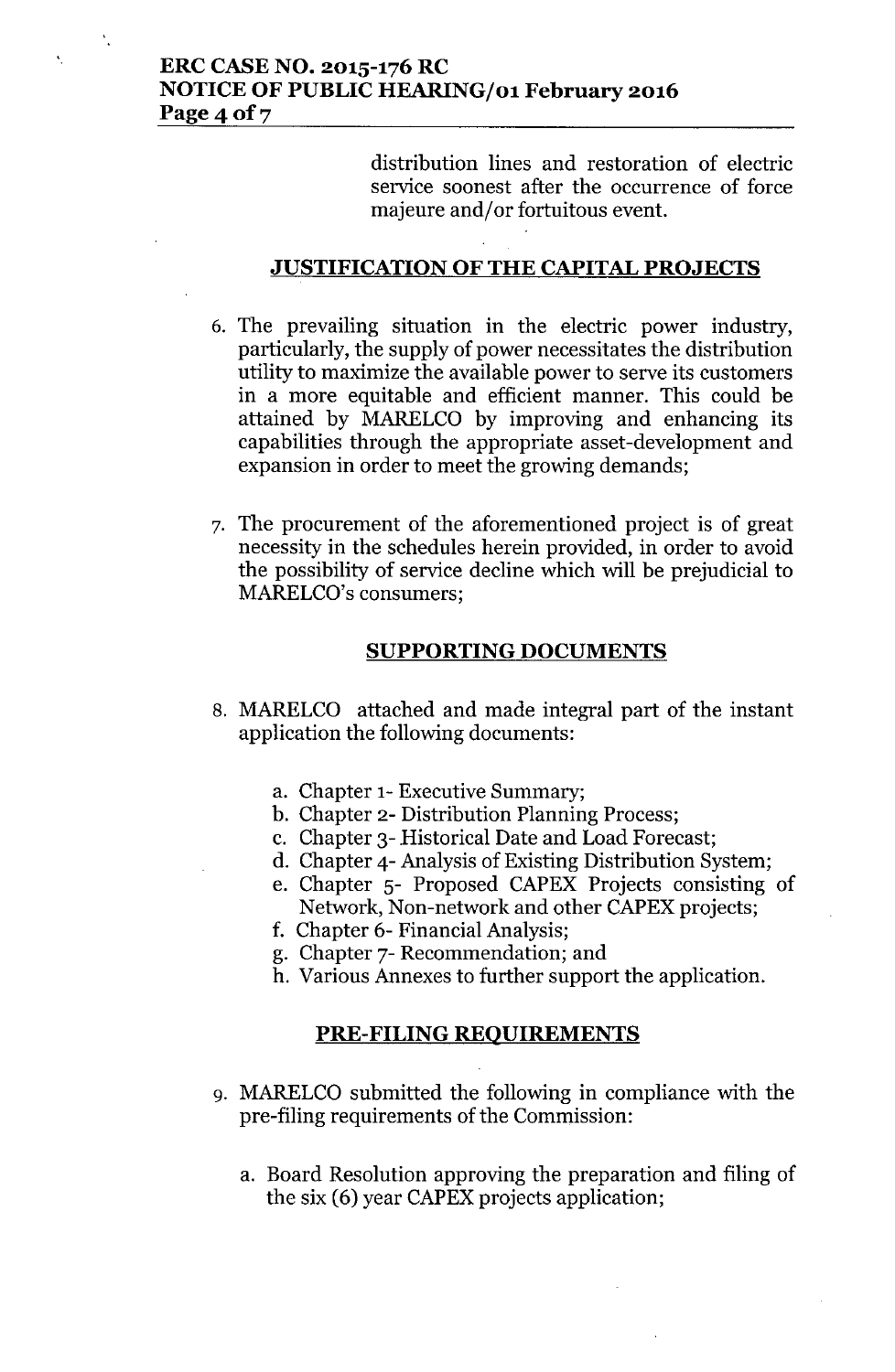# ERC CASE NO. 2015-176 RC NOTICE OF PUBLIC HEARING/01 February 2016 Page 5 of 7

- b. Proof of furnishing copies of the application and its attachments to the Sanggunian Bayan office of where MARELCO's main office is located and the Sangguniang Panlalawigan; and
	- c. Publication of the application in a newspaper of general circulation.

# SOURCES OF FUNDS FOR THE PROJECTS

- 10. In the implementation of the proposed projects, MARELCO shall partly utilize its internally generated funds out of the members contribution for CAPEX projects, and part of the fund shall be sourced through a financing program from the National Electrification Administration (NEA) which is integrated in this application for the approval of said loan;
- 11. The implementation of the proposed CAPEX shall bring forth an indicative rate impact as follows:

| Source of Fund                                                      | 2011                       | 2012                        | 2013                       | 2014          | 2015           | 2016          | <b>Project</b><br>Cost to be<br><b>Financed</b> |
|---------------------------------------------------------------------|----------------------------|-----------------------------|----------------------------|---------------|----------------|---------------|-------------------------------------------------|
| Annual Revenue from<br><b>CAPEX Rate</b>                            | 11,765,856.00              | 12,777,940.00               | 13,603,218.00              | 13,987,494.00 | 14,840,494.00  | 15,807,370.00 | 82,782,371.00                                   |
| <b>Total Cost of</b><br>amortization                                | 8,581,125.00               | 10,603,920.00               | 9,032,581.00               | 8,434,381.00  | 17,122,920.00  | 27,533,619.00 | 81,308,545.00                                   |
| Capex Approval Fee                                                  | 64,358.00                  | 79 529.00                   | 67,744.00                  | 93,277.00     | 528,600.00     | 356,467.00    | 1,189,977.00                                    |
| Existing Loan<br>Amortization<br>Annual Capex Plan<br>Cost (Revenue | 779,892.00<br>9,425,376.00 | 779,892.00<br>11,463,341.00 | 587,396.00<br>9,687,721.00 | 8,527,658.00  | 17,651,520.00  | 27,890,086.00 | 84,645,702.00                                   |
| Requirement)<br>Balance: Additional<br>Revenue Requirement          | 2,340,480.00               | 1,314,599.00                | 3,915,496.00               | 5,459,836.00  | (2,811,026.00) | (12,082,716.) | (1,863,332.00)                                  |
| Capex Plan cost<br>Cash Flow Rate/Kwh                               | 0.0486                     | 0.0591                      | 0.0499                     | 0.0439        | 0.0909         | 0.1437        | 0.4361                                          |
| <b>Additional Revenue</b><br>Reg per KWh (RFSC<br>Rate)             | (0.0121)                   | 0.0068                      | 0.0202                     | 0.0281        | (0.0145)       | (0.0623)      | (0.0096)                                        |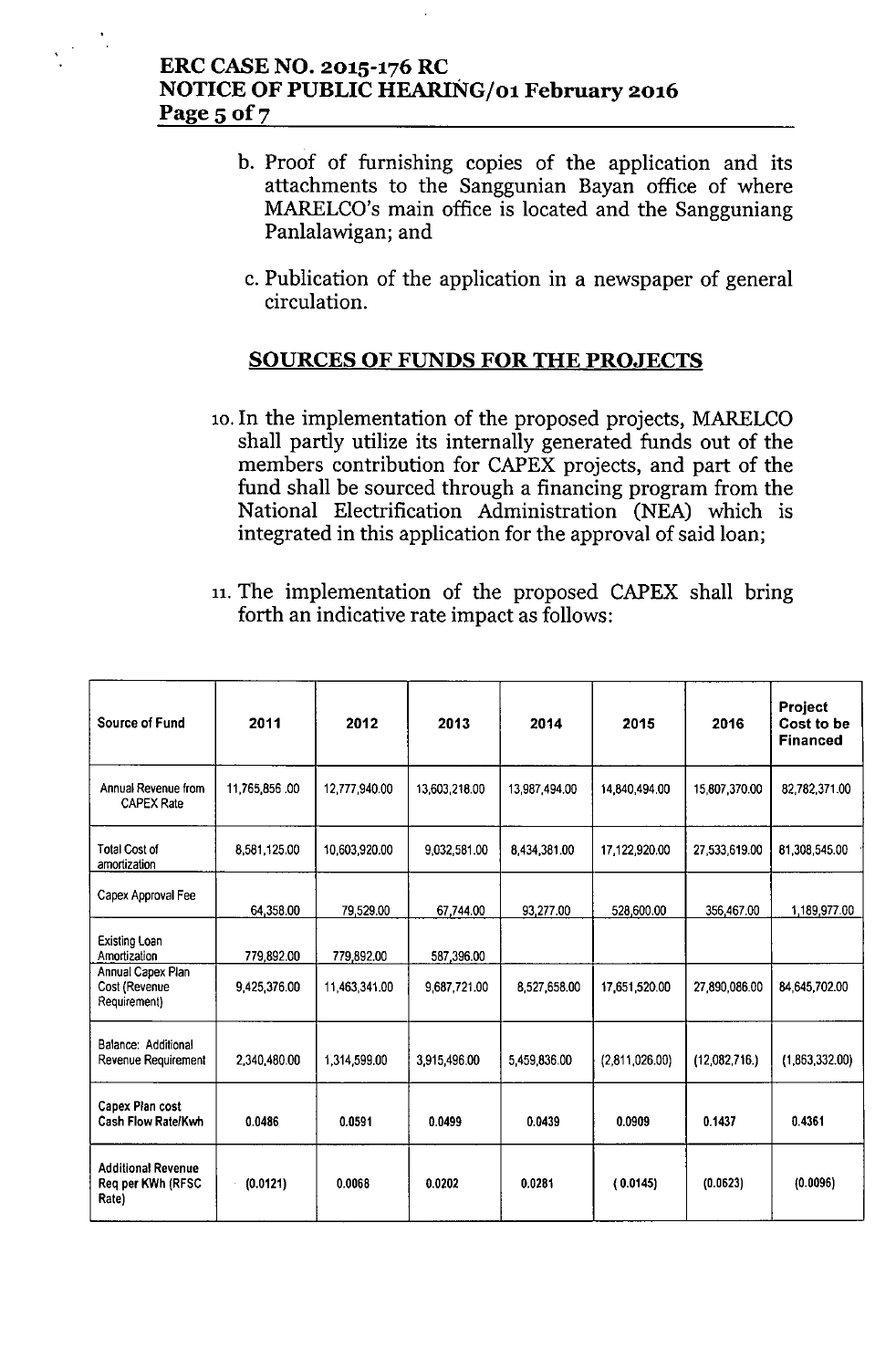#### **PRAYER**

12. MARELCO prays that the Commission:

a. after due notice and hearing, approve the capital projects/expenditures subject of this application in the amount of PhP 158,663,566.31 and be declared just, reasonable, and equitable pursuant to the provisions of ERC Resolution No. 26, Series of 2009, and other related laws, rules and regulations;

#### b. approve the loan contract with NEA; and

c. allow/authorize the utilization of such loan and thereafter recover from the member-consumers its expenditures/costs incurred in the implementation of the Capital Expenditure Projects.

The Commission has set the said application for jurisdictional hearing, pre-trial conference, expository presentation and evidentiary hearing on 11 March 2016 (Friday) at one-thirty in the afternoon (1:30 P.M.) at the MARELCO Main Office, Brgy. Ihatub, Boac, Marinduque.

All persons who have an interest in the subject matter of the proceeding may become a party by filing, at least five (5) days prior to the initial hearing and subject to the requirements in the ERC's Rules of Practice and Procedure, a verified petition with the Commission giving the docket number and title of the proceeding and stating: (1) the petitioner's name and address; (2) the nature of petitioner's interest in the subject matter of the proceeding, and the way and manner in which such interest is affected by the issues involved in the proceeding; and  $(3)$  a statement of the relief desired.

All other persons who may want their views known to the Commission with respect to the subject matter of the proceeding may file their opposition to the application or comment thereon at any stage of the proceeding before the applicant concludes the presentation of its evidence. No particular form of opposition or comment is required, but the document, letter or writing should contain the name and address of such person and a concise statement of the opposition or comment and the grounds relied upon.